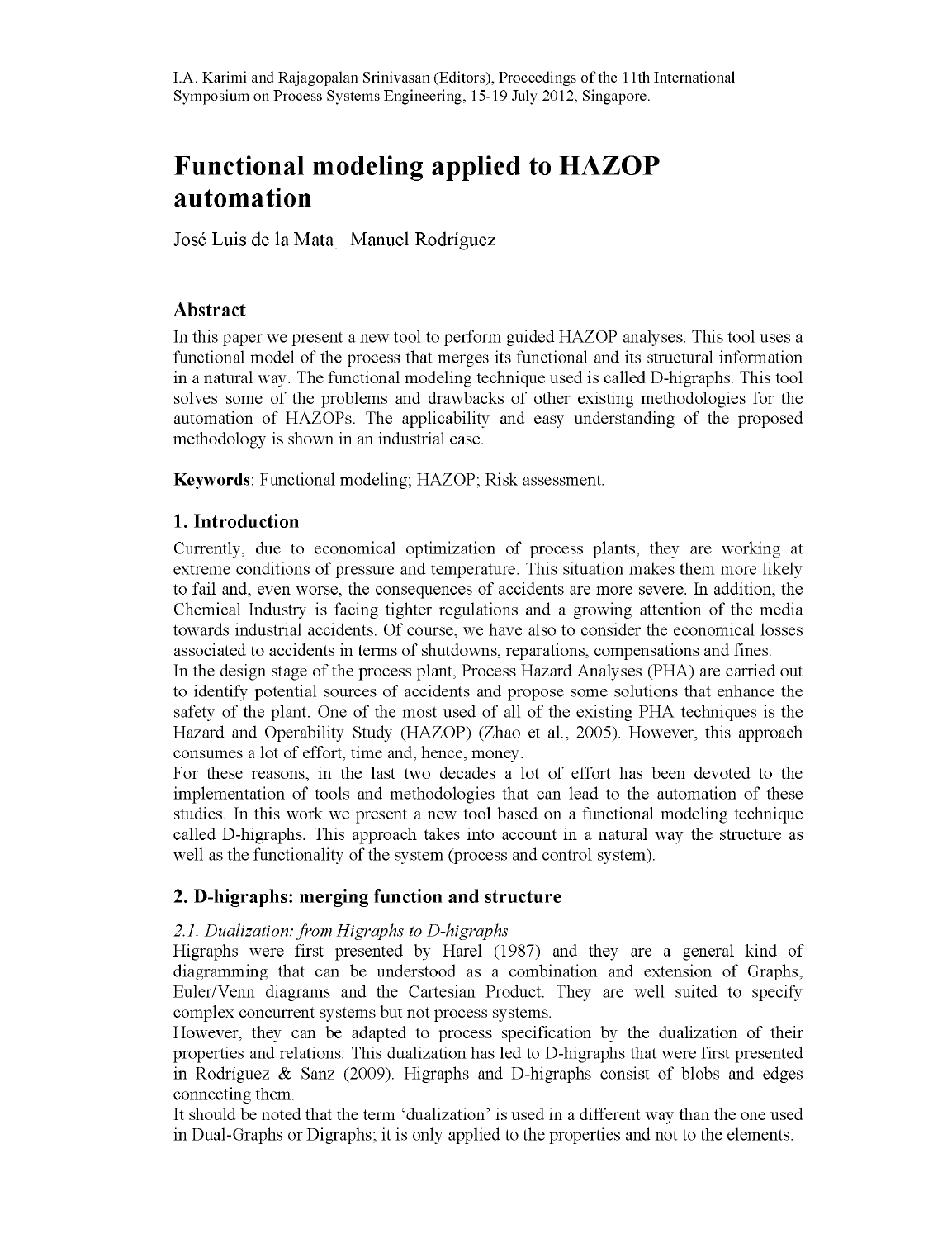## *2.2. Elements of a D-higraph*

A basic blob and its elements are depicted in the left-hand-side of Fig. 1 and the different types of edges are shown in the center of Fig. 1. Blobs represent functions (transitions) that are performed by an ACTOR producing state/s 2 if the state/s 1 is enabled and if the *condition* is true. Edges represent flows of mass, energy, or information, which are responsible of all the interactions in a process system (Lind, 1994). Mass, energy and information edges are depicted differently, but the type of flow does not affect the behavior of the model, it is a just a visual aid.

Disjoint blobs imply an AND relation (both transitions between states take place) while orthogonal blobs represent an OR relation (only one of the transitions takes place). The main properties are:

- *Blob connection*. An edge always links two blobs. Under certain conditions, one of the blobs cannot be represented (elliptic blob), but it exists.
- • *Blob inclusion.* Blobs can be included inside of other blobs (Venn diagram inclusion). This means that the inner blob performs a function that is necessary for the function of the outer blob (representation of functions hierarchy).
- • *Blob partition.* A blob can be partitioned into orthogonal components, establishing an OR condition between the partitions.



Fig. 1. Basic blob, types of edges, and three layer D-higraph.

# *2.3. Causality and qualitative reasoning*

The main objective of D-higraphs is not only the representation of knowledge about process systems. De la Mata & Rodríguez (2010a,b) provide a series of causation rules relating two events that allow us to track the evolution and propagation of failures across the system. This rules combined with sensor data of the plant enables the possibility of performing FDI analysis using D-higraph models.

However, certain analyses require the use of deviations and not only failures, like HAZOP studies. In a certain way, we need to simulate qualitatively the system in order to propagate these deviations. The description of a system is made in three different layers (Kuipers, 1984):

- 1. *Structural description:* variables that characterize the system, such as flow (F), pressure (P), temperature (T), composition (x), energy (E), information (I), level (L), valve opening (A), etc. The symbols in brackets will be used in D-higraphs.
- 2. *Behavioral description*: potential behavior of the system as a network. The M<sup>+</sup> and M~ constraints (Kuipers, 1986) provide this information and they we will use the following compacted compacted notation:

$$
Z_{Y_1, Y_2...Y_n}^{X_1, X_2...X_n} \Leftrightarrow M^+(X_i, Z) \wedge M^-(Y_i, Z) \quad \forall i, j \tag{Eq. 1}
$$

3. *Functional description:* purpose of a structural component of connections; provided by the D-higraphs layout.

The three layers of this representation are shown in the right-hand-side of Fig. 1, where there is a physical device (DECANTER) whose main purpose is to *store liquid.* The decanter has two characteristic variables: level (Ld) and temperature (Td). Ld is affected by the inflow F3 with variations of the same sign (an increment of F3 increases Ld) and by the outflow F4 in the opposite way. In the same way, the flow F4 is affected by the level of the decanter in the same direction (see Eq. 1).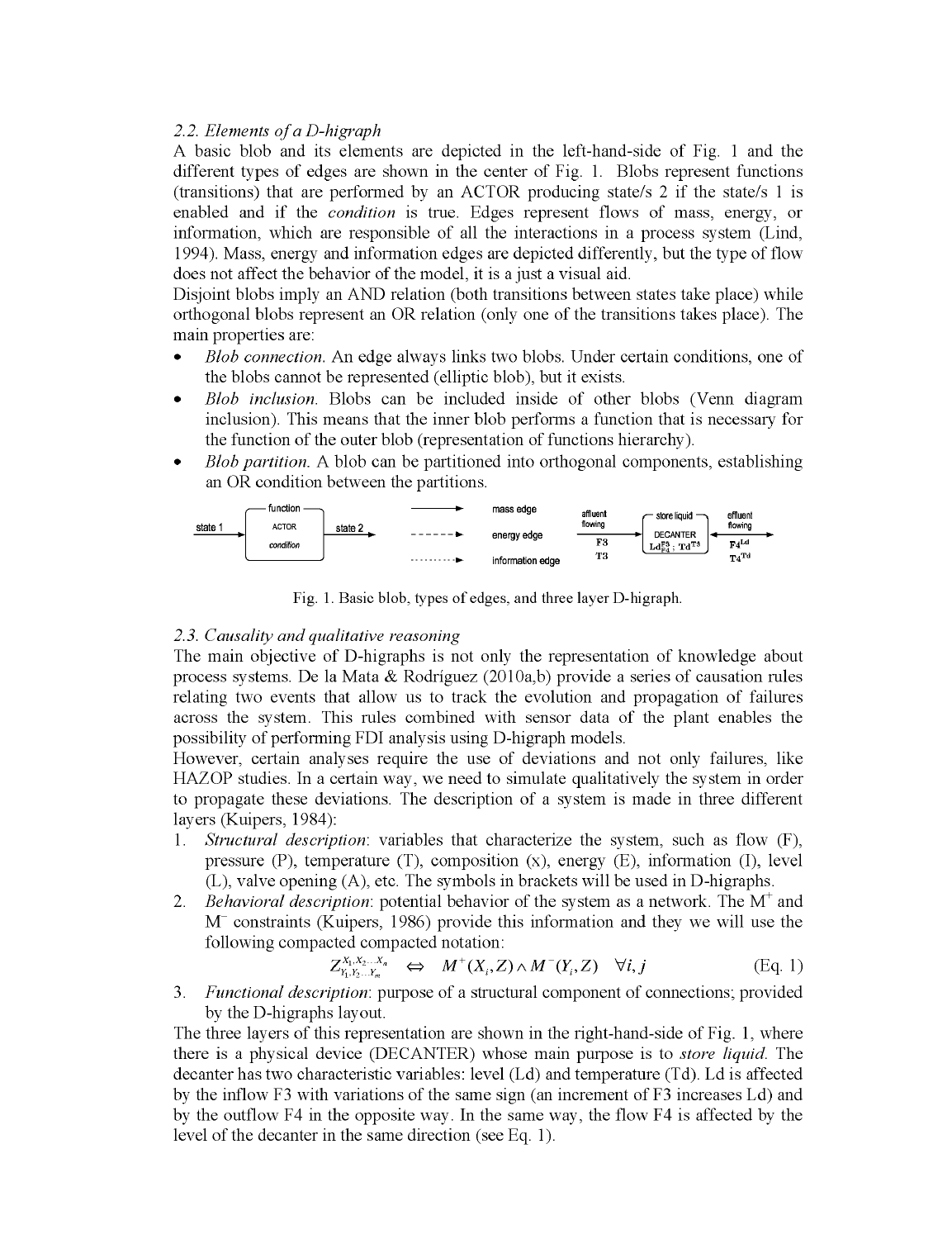# **3. D-higraphs environment and HAZOP Assistant**

D-higraphs are developed using the environment shown in Fig. 2. The models are implemented using a graphic tool Alvarez (2010). This tool has as input the P&ID of the process and it uses a D-higraphs built in template. Once the model has been developed, it is loaded into the expert system. The HAZOP study is performed feeding the deviations to the reasoning engine. The result of the analysis, a causal tree, is provided to the user and they can be fed back to the modeling tool in order to make changes into the process and/or D-higraph.



Fig. 2. D-higraphs environment.



Fig. 3. Kerosene recovery unit.

# **4. Kerosene recovery unit (case study)**

The kerosene recovery unit shown in Fig. 3 is part of a proposal of DOP Refineries Ltd. for the construction of a refinery for the recovery of kerosene from the waste kerosene solvent returned from auto engine repairers. This process and its conventional HAZOP analysis is taken from the "Hazardous Industry Planning Advisory Paper No. 8" (2011).

# *4.1. Functional decomposition*

The main goal of the unit is to recover the kerosene from the waste kerosene solvent. To that end, the system can be decomposed into its subsystems, which perform the necessary subfunctions and subgoals, in the following way: (1) Feed section: provide a constant feed flow, (2) Distillation column: separate the kerosene, (3) Reflux section: provide reflux to the column and remove the recovered kerosene, and (4) Reboiler section: provide energy to the column.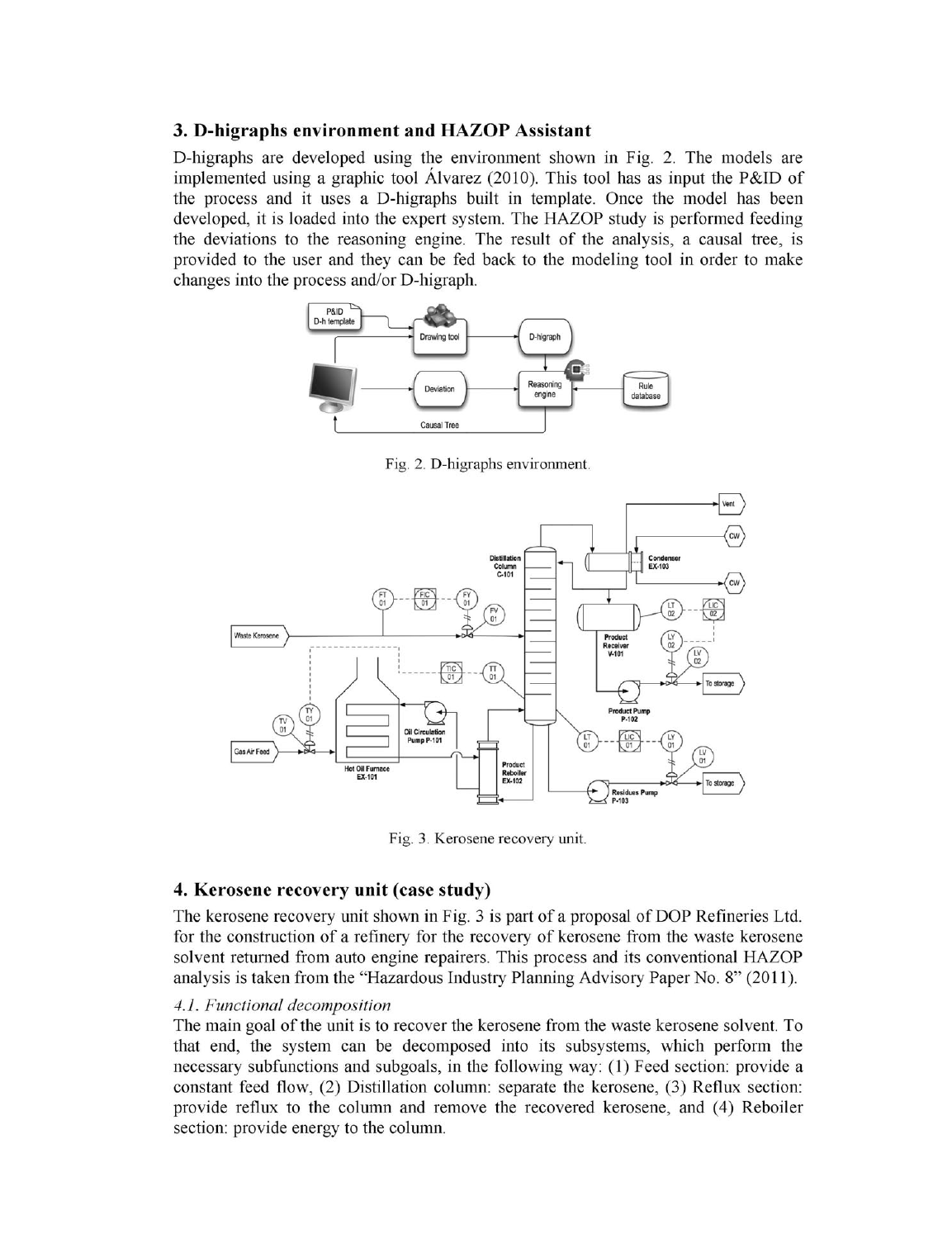This decomposition can be continued until the desired level of detail. The D-higraph is developed using this decomposition and the P&I diagram. However, in this paper we only show a part of the overall D-higraph due to space constraints. See Fig. 4 for the Dhigraph of the reboiler section.



Fig. 4. Reboiler section D-higraph.



Fig. 5. Consequences trees for the deviations considered.

#### *4.2. Deviation 1: Low energy to the oil pump.*

This deviation consists of the variable "power flowing" to the oil pump (E4) and the guide- word "less of". Its consequences tree (with depth 4) are show in Fig. 5. This tree can be expanded to cover all of the D-higraph. The conclusions that can be obtained are: (1) The temperature of the oil can be to high and end in its degradation, (2) the temperature of the reboiled flow would decrease, and (3) the temperature of the exhausted would increase, which means that we are wasting energy.

#### *4.3. Deviation 2: Too much air in the air-gas feed.*

This deviation consists of the variable "air-gas composition" (XI1) and the guide-word "more of. The consequences tree for this deviation (with depth 4) are shown in Fig. 5. Again, this tree can be expanded to drawn these consequences: (1) low temperature of the oil in its loop, and (2) low temperature of the reboiled flow.

Of course, in both deviations, the trees can be expanded to cover all of the process, only the depth of the tree has to be changed. With this, the analysis can cover all of the plant and not only the node under consideration.